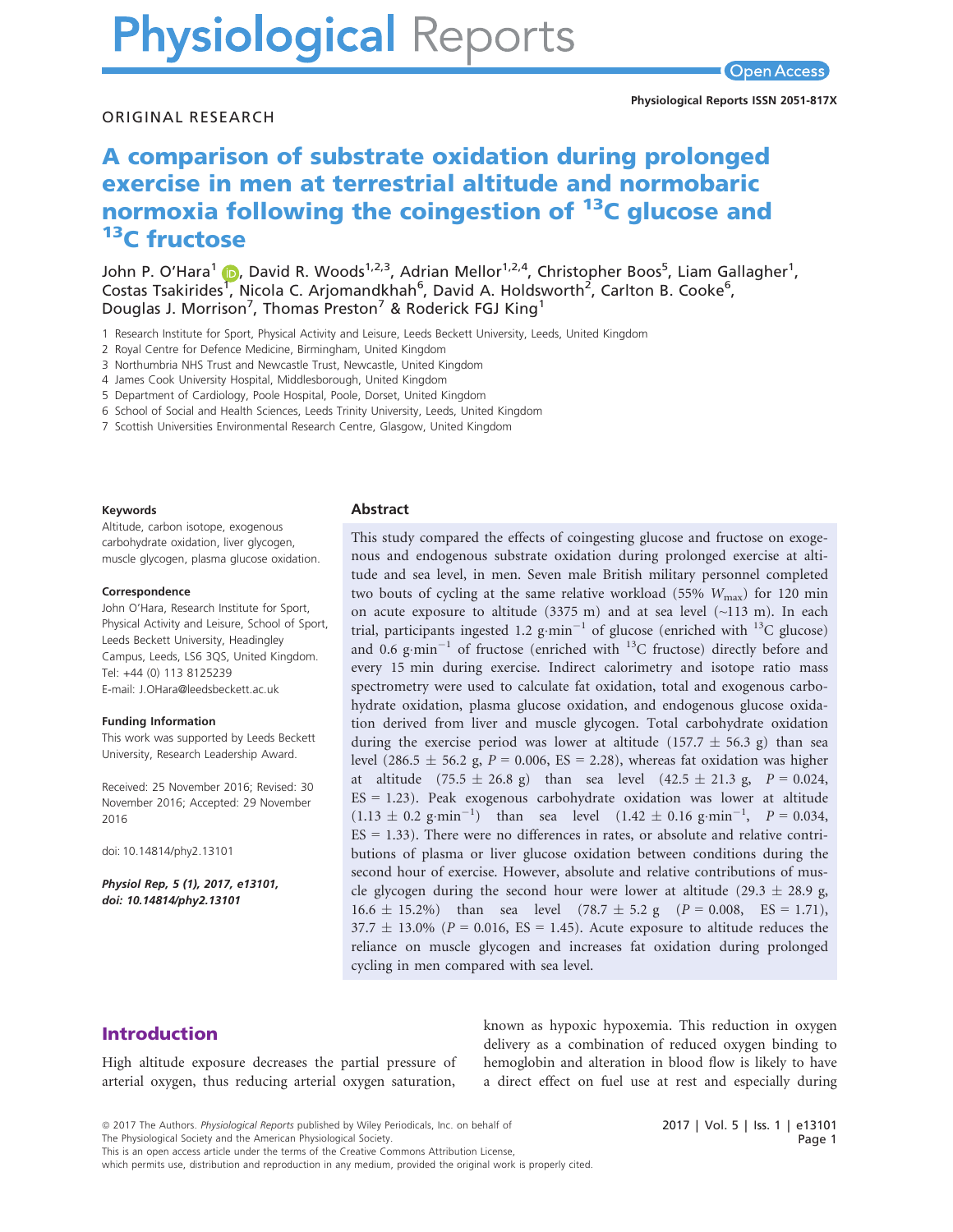exercise. It has been assumed that during exercise at altitude there would be a higher contribution of carbohydrate to the total energy yield because free fatty acid oxidation requires more oxygen per ATP molecule synthesized than the complete oxidation of carbohydrate (Hinkle et al. 1991).

There are limited studies that have investigated whole body substrate oxidation during prolonged exercise in acute hypoxia, with equivocal findings. Friedmann et al. (2004) and Katayama et al. (2010) showed the respiratory exchange ratio (RER) to be higher during acute exposure to hypoxia compared with normoxia at high (~80% of altitude-related maximal oxygen uptake  $(\dot{V}O_{2\text{max}})$  and moderate (50% of altitude-related peak oxygen uptake) relative exercise intensities, respectively. In contrast, other studies have shown no change in RER in acute exposure to hypoxia compared with normoxia at similar relative exercise intensities (Lundby and Van Hall 2002; Bouissou et al. 1987; Young et al. 1982). Conversely, Lundby and Van Hall (2002) showed greater carbohydrate oxidation when the same absolute exercise intensity was used. However, such mixed gender studies may be difficult to interpret since females have been shown to have lower whole body carbohydrate oxidation at altitude (Beidleman et al. 2002), although this was not supported by Lundby and Van Hall (2002).

To the best of our knowledge, there have only been two studies which have evaluated the effects of an exogenous source of carbohydrate in acute hypoxia on substrate oxidation (Peronnet et al. 2006) and exercise performance (Fulco et al. 2005). Fulco et al. (2005) established that despite hypoxia (4300 m) the ingestion of a 10% carbohydrate solution enhanced time trial performance by ~7% compared with a placebo (though still not equivalent to a sea level performance). This was attributed to greater availability of plasma glucose, but this study was unable to confirm the effect of ingesting carbohydrate on fuel selection.

Only one study that the authors are aware of has investigated fuel use in acute exposure to hypoxia (4300 m) using <sup>13</sup>C tracer techniques (Peronnet et al. 2006). The relative contribution of exogenous carbohydrate oxidation to the total energy yield following the ingestion of 140 g of glucose was not significantly higher in hypoxia  $(14.9 \pm 1.1\%)$  compared with normoxia  $(12.5 \pm 1.5\%)$ during the last 40 min of a total of 80 min of cycling at ~77% of altitude specific  $\text{VO}_{2\text{max}}$  (169  $\pm$  10 W and  $234 \pm 10$  W, respectively). Neither was it higher compared with the same absolute workload (169  $\pm$  10 W) in normoxia (16.8  $\pm$  1.1%). This was despite higher plasma glucose concentrations during hypoxia, and regardless of evidence showing that there is a greater dependency on plasma glucose during exercise in acute hypoxia compared with normoxia when using the same absolute exercise intensity (Roberts et al. 1996b; Brooks et al. 1991a,b). However, whether the outcome would have been different, following the ingestion of multiple transportable carbohydrates (e.g., glucose and fructose), which have been shown to produce higher exogenous oxidation rates in normoxia compared with glucose alone (Jentjens and Jeukendrup 2005; Adopo et al. 1994), is yet to be established. In addition, Peronnet et al. (2006) showed the relative contribution of whole body carbohydrate oxidation to the total energy yield to be significantly higher in hypoxia  $(92 \pm 2.1\%)$  than in normoxia for both a given absolute  $(75.3 \pm 5.2\%)$  and relative workload  $(78.1 \pm 1.8\%)$ . This was attributed to hypoxia placing a greater reliance on endogenous glucose oxidation, yet, this study did not distinguish between the relative contributions of liver and muscle glycogen utilization. This warrants investigation with a particular focus on the contribution of the liver, as muscle glycogen depletion has been shown to be largely lower following acute hypoxia compared with normoxia (Young et al. 1982), albeit only for 30 min of exercise. Therefore, the purpose of the present study was to compare the effects of coingesting glucose and fructose during 120 min of moderate intensity cycling exercise on fuel use during acute hypoxia (terrestrial altitude) and normobaric normoxia (sea level) in men. The use of indirect calorimetry combined with  $^{13}$ C tracer techniques enabled the estimation of exogenous and endogenous (liver and muscle) contributions to carbohydrate oxidation.

# Methods

#### **Participants**

Seven male British military personnel, aged:  $27 \pm 5$  years, with a body mass of 77.7  $\pm$  5.9 kg, were recruited for this study, all of whom were engaged in regular physical training (3–5 training days per week). Participants were considered to be physically fit but not elite athletes. Procedures and potential risks were explained and each participant provided written informed consent prior to the study. The study was approved by the Ministry of Defence Research Ethics Committee and was conducted in accordance with the declaration of Helsinki.

### Preliminary testing

Participants completed two maximal incremental cycle tests to volitional exhaustion to determine their individual maximal workload (Wmax (Kuipers et al. 1987)) and  $\dot{V}O_{2\text{max}}$  on a bicycle affixed to a bicycle trainer (Compu Trainer® Pro Lab, Race Mate Inc, Seattle, WA, USA). The bicycle trainer was calibrated following the manufacturer's instructions. The first test was performed at sea level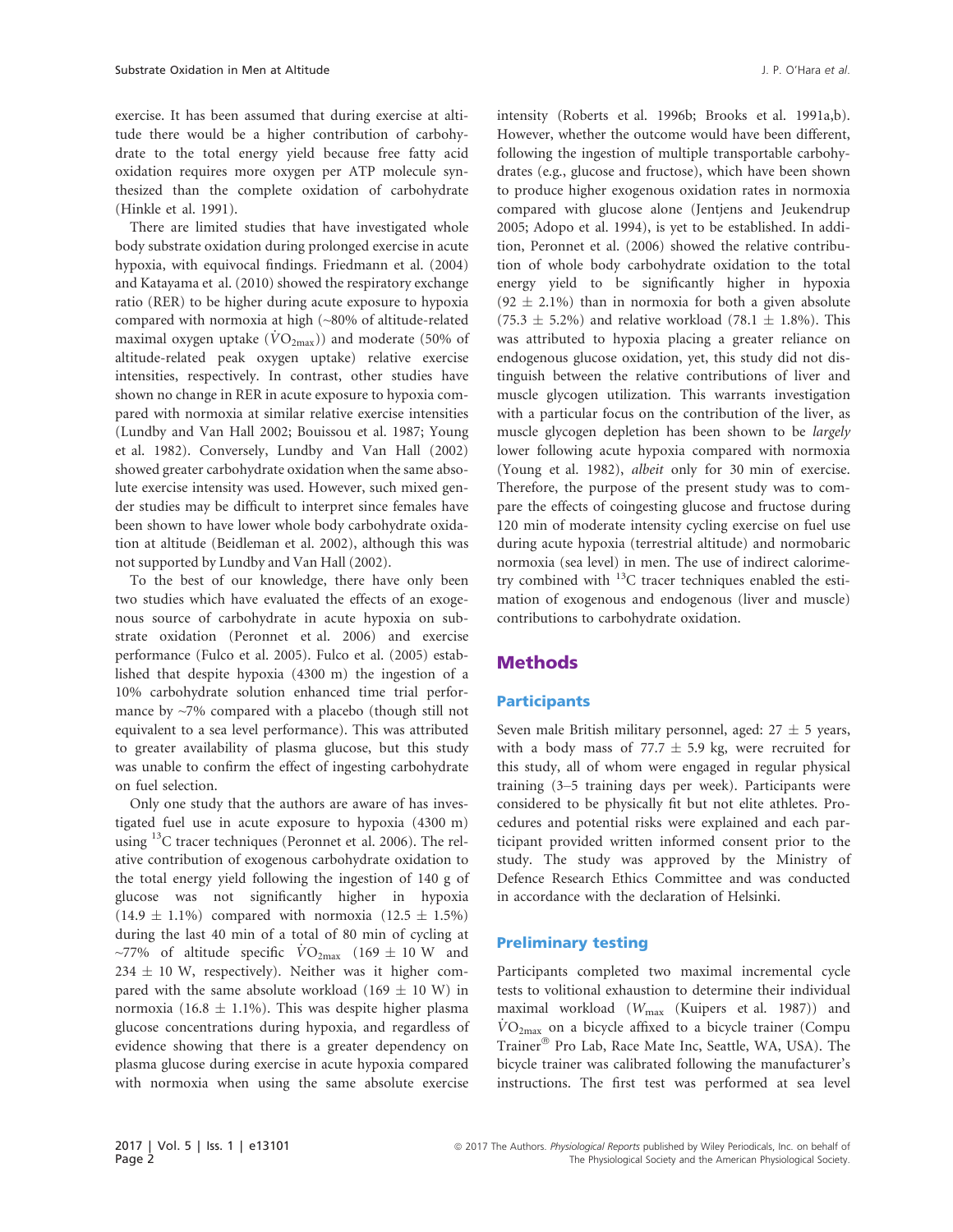(absolute altitude  $\sim$ 113 m) with the second test performed a week later during acute exposure to normobaric hypoxia (an FiO<sub>2</sub> of  $\sim$ 13.4% (considering water vapor partial pressure [Conkin 2011; Fenn et al. 1946] and daily fluctuations of barometric pressure) equivalent to 3375 m (the reported altitude for the New Refuge Torino in the Italian Alps;  $PiO<sub>2</sub>$  95.2 mmHg) in an environmental chamber (TISS, Alton, UK and Sporting Edge, Sherfield on Loddon, UK). Oxygen uptake  $(\dot{V}O_2)$  and carbon dioxide production  $(\dot{V}CO_2)$  measurements were made throughout the test using an online gas analysis system (Metalyser, Cortex, Germany), which was calibrated following the manufacturer's instructions.  $VO_2$  and  $VCO_2$  were calculated by the online gas analysis system using standard metabolic algorithms (Wasserman et al. 1999) using the Haldane transformation.  $FiO<sub>2</sub>$  and  $FiCO<sub>2</sub>$  were measured continuously, rather than assuming constants, thus correcting for changes in ambient conditions. This is of particular important in a normobaric chamber where the  $FiO<sub>2</sub>$  is reduced to simulate a given altitude. At sea level and normobaric hypoxia, participants achieved  $W_{\text{max}}$  values 239.8  $\pm$  20.7 W and 209.0  $\pm$  17.6 W and  $\dot{V}O_{2\text{max}}$  values of  $48.4 \pm 4.9 \text{ mL} \cdot \text{kg}^{-1} \cdot \text{min}^{-1}$  and  $40.2 \pm 4.9 \text{ mL} \cdot \text{kg}^{-1}$ .  $min^{-1}$ , respectively.

#### Design of the study

Following the assessment of maximal workloads, participants completed two experimental cycle trials for 120 min at 55%  $W_{\text{max}}$ . The first was at terrestrial altitude (barometric pressure  $506.7 \pm 1.4$  mmHg, PiO<sub>2</sub>. 96.3  $\pm$  0.3 mmHg [New Refuge Torino, Alps, Italy]). The altitude trial involved rapid ascent (30 min) by a cable car to the New Refuge Torino. This took place 24–72 h after the participants had been driven from sea level to <1500 m where they rested prior to ascent. Thereafter, the second assessment at sea level was made 7 weeks later. Each cycling test involved the ingestion of 1.8 g $\cdot$ min<sup>-1</sup> of carbohydrate  $(1.2 \text{ g-min}^{-1}$  of glucose [D-glucose, Thornton and Ross Ltd, Huddersfield, UK] and 0.6  $\text{g}\cdot\text{min}^{-1}$  of fructose [D-fructose, Danisco, Oy, Oktka, Finland]) at regular intervals during exercise. Each 2 L formulation contained 26 mmol  $L^{-1}$  sodium chloride and flavoring. Stock glucose (natural  $\delta^{13}$ C abundance = -32.58%) and fructose (natural  $\delta^{13}$ C abundance = -30.04  $\frac{\%}{\%}$ ), was enriched using  $0.24$  g of  $U^{-13}C_6$  D-glucose (Cambridge Isotope Laboratories, Inc, Tewksbury, MA, USA), and 0.12 g of  $U^{-13}C_6$  D-fructose (Cambridge Isotope Laboratories, Inc), achieving a final enrichment of  $\delta^{13}C = +115.88$  $\%$ <sup>0</sup> All  $\delta^{13}$ C measurements are quoted with reference to the internationally accepted standard for carbon isotope measurements, Vienna Pee Dee Belemnite (VPDB). The  $^{13}$ C abundance of stock glucose and fructose and  $^{13}$ C enrichment of spiked glucose and fructose was determined using liquid chromatography coupled to isotope ratio mass spectrometry (LC–IRMS; Isoprime, Cheadle, UK), using L-fucose as an isotopic internal standard as previously described (Morrison et al. 2011).

#### Diet and physical activity before testing

Participants recorded their food intake and activity patterns during the 72-h prior to the first experimental trial and were instructed to repeat the same diet and activity pattern in the 72-h before the subsequent trial. Participants were required to refrain from any intense and/or prolonged physical activity, alcohol, or caffeine consumption in the 36-h prior to each experimental trial. In addition, they were asked to refrain from ingesting carbohydrates derived from plants which utilize the C4 photosynthetic cycle, in which there is higher natural abundance of  ${}^{13}C$  (e.g., maize-derived sugars (Morrison et al. 2000)) for the duration of the study. This precaution ensured that background  ${}^{13}CO_2$  abundance was less likely to be perturbed from oxidation of endogenous and dietary substrate stores from naturally "enriched" C4 origin. A standardized evening meal was consumed 12 h prior to each experiment trial (total 1443 kcal; 53% carbohydrate, 17% fat, 30% protein).

#### Experimental trials

Each experimental trial was performed at 19–21°C. Participants repeated their trials at the same time of day, although this varied between 9 AM and 2 PM for individuals, to avoid any influence of circadian variance, following a 12-h fast. On arrival, a catheter (20 gauge Introcan Safety®, B. Braun Medical Ltd, Sheffield, UK) was inserted into an antecubital vein for regular blood sampling. After 20 min of acute exposure to each environmental condition, peripheral oxygen saturation (SpO<sub>2</sub>; Nellcor N-20, Covidien, Dublin, Ireland) was measured and resting blood samples were drawn for the analysis of plasma glucose, serum insulin, serum free fatty acids, plasma lactate, and plasma glucose  $^{13}$ C enrichment concentrations, as well as plasma metanephrine and normetanephrine.

Over the next 10 min resting,  $\dot{V}O_2$  and  $\dot{V}CO_2$  measurements were made using an online gas analysis system (Metalyser, Cortex, Germany), which was calibrated following the manufacturer's instructions. For the measurement of  ${}^{13}C/{}^{12}C$  in expired CO<sub>2</sub>, 12 mL samples of expired gas were collected in duplicate in Labco Exetainers® (SerCon Ltd, Crewe, UK) via a mixing chamber (Jaeger, Germany).

After a 5 min standardized warm up, which included the calibration of the bicycle trainer (Compu Trainer Pro Lab, Racer Mate Inc, USA) to the manufacturer's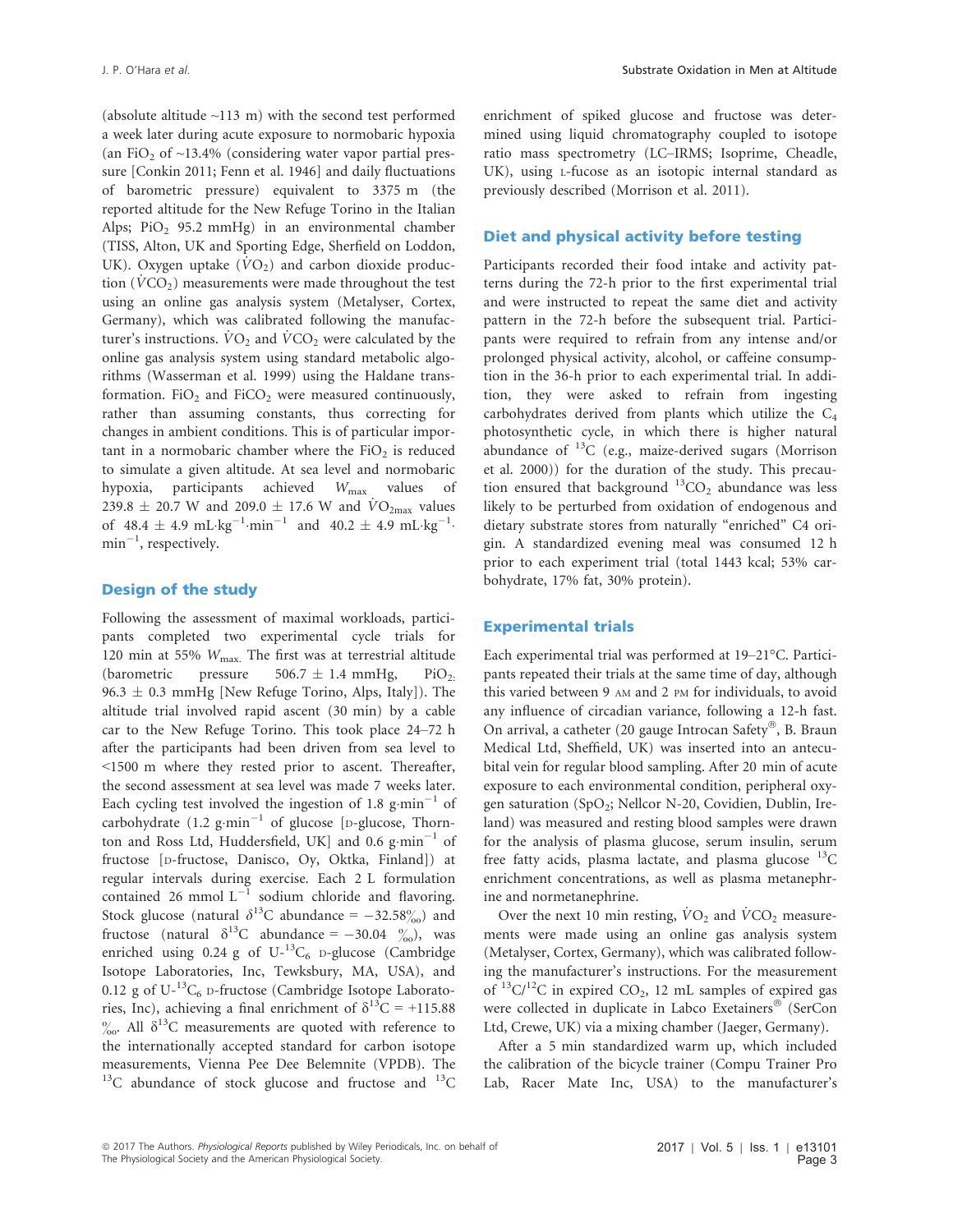instructions, an initial bolus of the carbohydrate solution was consumed (397 mL). Participants then completed 120 min of cycling; 5 min at 40%  $W_{\text{max}}$ , 5 min at 45%  $W_{\text{max}}$ , 5 min at 50%  $W_{\text{max}}$ , and 105 min at 55%  $W_{\text{max}}$ . These workloads were calculated from each individual's sea level and normobaric hypoxic  $W_{\text{max}}$  for the sea level and altitude environments, respectively. Additional boluses (229 mL) of the carbohydrate solution were provided every 15 min throughout the 120 min exercise period. Expired gas breath samples were collected and measurements of  $\dot{V}O_2$  and  $\dot{V}CO_2$  were made every 15 min during exercise until the end of exercise. Samples of expired gas for  ${}^{13}$ C CO<sub>2</sub> analysis were collected during the final 60 sec of each expired gas collection period. Samples for the analysis of plasma glucose, serum insulin, serum free fatty acids, and plasma lactate were drawn every 15 min, those for  $^{13}$ C plasma glucose enrichment were drawn at 60, 90, and 120 min, and those for plasma metanephrine and normetanephrine concentrations were drawn at 60 and 120 min. Heart rate, rating of perceived exertion (RPE (Borg 1982)), and  $SpO<sub>2</sub>$  was measured every 15 min during cycling exercise.

#### Analyses

Aliquots of plasma and serum, which were collected during both conditions, were prepared by centrifugation. The samples collected at altitude, were stored temporarily at  $-20^{\circ}$ C until they were transported back to the United Kingdom, where they were then stored at  $-80^{\circ}$ C until analysis, as per the samples collected at sea level. The stored plasma and serum was subsequently analyzed for selected metabolites. Plasma glucose (Glucose Oxidase kit, Instrumentation Laboratory (ILab), Monza, Itally), plasma lactate (Lactate kit, Randox, County Antrim, UK), and serum free fatty acid (NEFA-HR2, Wako Chemicals GmbH, Germany) were analyzed enzymatically (ILab 300 plus, ILab, UK). Serum insulin was analyzed using an antibody assay (Insulin IRI kit, Siemens Healthcare Diagnostics Inc, Camberley, UK) using a semiautomatic analyzer (ADVIA Centaur<sup>®</sup> System, Bayer Diagnostics, Newbury, Berks, UK). The within-run precision (coefficient of variation) for plasma glucose, plasma lactate, serum insulin and serum free fatty acid was 2.6%, 2.9%, 1.5%, and >5.9%, respectively. Plasma metanephrine and normetanephrine assays was performed by LC–MSMS using a tandem quadrupole mass spectrometer (Waters UK, Hertfordshire, UK) with positive electrospray ionization. As well as the sample, a quality control and internal standard are used for quantitation. The lower limit of quantification is between 40 and 50 pmol/L with a CV of 13–16%.

The  ${}^{13}C/{}^{12}C$  ratio in expired CO<sub>2</sub> was determined using isotope ratio mass spectrometry (IRMS; AP2003, GVI Instruments Ltd, Manchester, UK). The isotopic ratio  $13^1$ C/ $1^2$ C is derived against laboratory CO<sub>2</sub> (itself calibrated against VPDB) from the ion beam area ratio measurements with correction of the small contribution of  ${}^{12}C^{16}O^{17}O$  at m/z 45, the Craig correction (Craig 1957). The  ${}^{13}C/{}^{12}C$  ratio in plasma glucose was determined using LC–IRMS as described in detail previously (Morrison et al. 2011).

Oxidation rates of total fat, total carbohydrate, endogenous carbohydrate (liver and muscle), plasma glucose, and exogenous carbohydrate derived from glucose and fructose ingestion combined, were calculated by indirect calorimetry ( $\dot{V}O_2$  and  $\dot{V}CO_2$ ) and stable isotope measurements  $(^{13}C/^{12}C$  ratio in expired  $CO<sub>2</sub>$  and plasma glucose), as detailed below.

#### **Calculations**

Total carbohydrate and fat oxidation  $(g \text{ min}^{-1})$  were computed from  $\dot{V}O_2$  (L·min<sup>-1</sup>) and  $\dot{V}CO_2$  (L·min<sup>-1</sup>) using stoichiometric equations (Peronnet and Massicotte 1991), with the assumption that protein oxidation during exercise was negligible.

 $Carbohydrate(g \cdot min^{-1}) = 4.585\dot{V}CO_2 - 3.226\dot{V}O_2$  (1)

$$
Fat(g \cdot \min^{-1}) = 1.695\dot{V}O_2 - 1.701\dot{V}CO_2 \tag{2}
$$

The isotopic enrichment of the ingested glucose and fructose (R<sub>exo</sub>), was expressed in standard  $\delta^{13}$ C units ( $\frac{\%}{\%}$ ) relative to VPDB (Craig 1953). The rate of exogenous carbohydrate oxidation derived from the combined ingestion of glucose and fructose was computed using the following equation (Mosora et al. 1981).

Exogenous Carbohydrate Oxidation(g·min<sup>-1</sup>)  
= 
$$
\dot{V}
$$
CO<sub>2</sub>[R<sub>exp</sub> - R<sub>ref</sub>/(R<sub>exo</sub> - R<sub>ref</sub>)/k (3)

where  $\dot{V}CO_2$  is in liters per min,  $R_{exp}$  is the measured isotopic composition in expired  $CO<sub>2</sub>$ ,  $R<sub>ref</sub>$  is the isotopic composition of expired  $CO<sub>2</sub>$  at rest prior to exercise and carbohydrate ingestion, R<sub>exo</sub> is the measured isotopic composition of the exogenous glucose and fructose ingested, and  $k$  (0.7426  $L \cdot g^{-1}$ ) is the rate adjusted value for the complete oxidation of glucose (Peronnet et al. 1990). Endogenous carbohydrate oxidation was calculated by subtracting exogenous carbohydrate oxidation from total carbohydrate oxidation.

Computations were made on the assumption that, in response to exercise,  $^{13}$ C is not irreversibly lost in pools of tricarboxylic acid cycle intermediates and/or bicarbonate, and that  ${}^{13}CO_2$  recovery in expired gases was complete or almost complete during exercise (Trimmer et al. 2001). Such computation has been shown to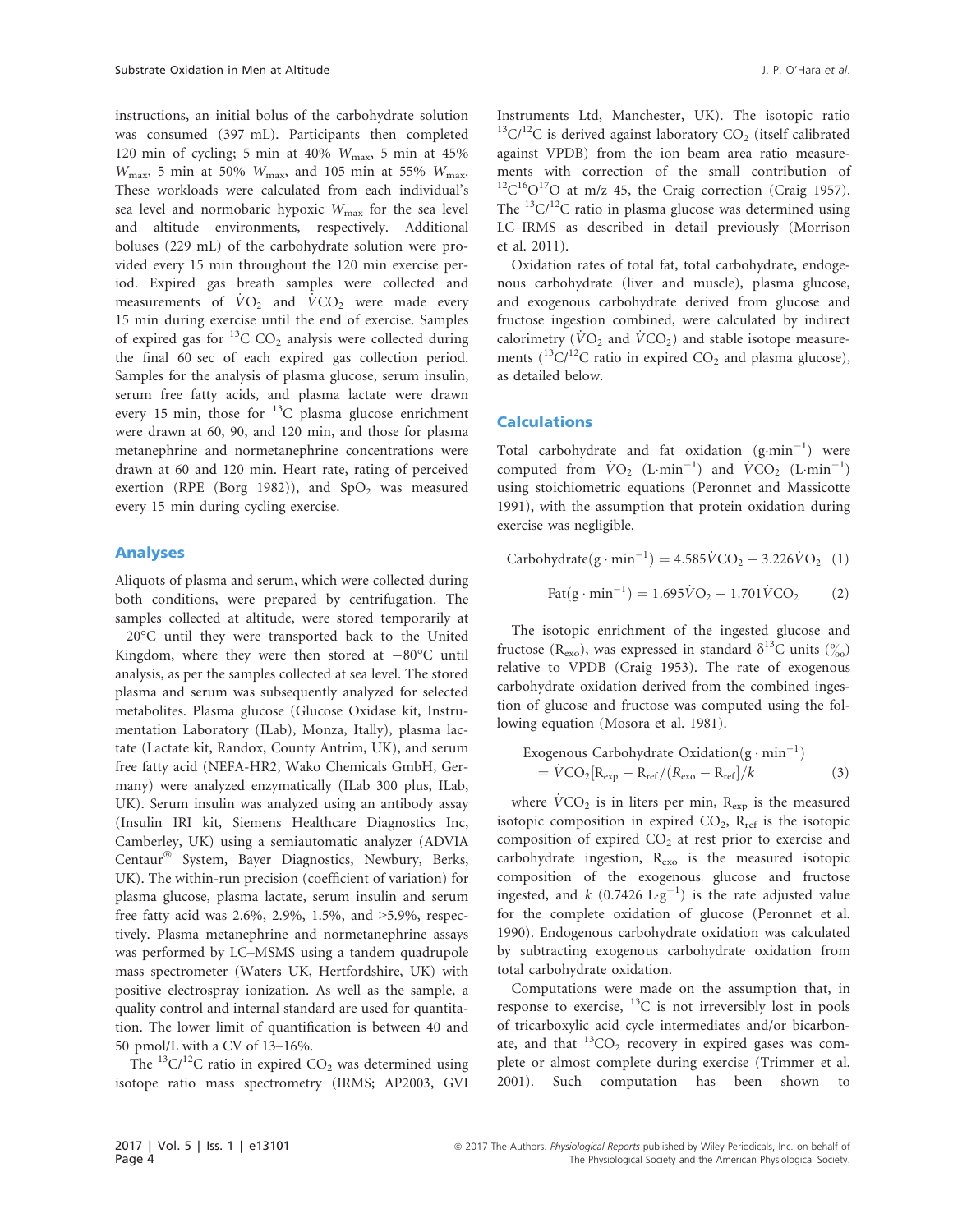underestimate exogenous carbohydrate oxidation rates at the beginning of exercise because of the delay between  $^{13}CO<sub>2</sub>$  production in tissues and expired  $^{13}CO<sub>2</sub>$  at the mouth (Pallikarakis et al. 1991). Based on this, exogenous carbohydrate oxidation rates are presented from 60 min onwards during the exercise period, where it is expected that there would be isotopic equilibrium in the tissues and at the mouth.

On the basis of the isotopic compositions of plasma glucose  $(R_{\text{glu}})$ , the oxidation rate of plasma glucose was computed at 60, 90, and 120 min during exercise (Peronnet et al. 1998).

Plasma glucose oxidation(g·min<sup>-1</sup>)  
= 
$$
\dot{V}
$$
CO<sub>2</sub>[(R<sub>exp</sub> - R<sub>ref</sub>)/(R<sub>glu</sub> - R<sub>ref</sub>)]/k (4)

The oxidation rate of muscle glycogen  $(g\cdot min^{-1})$ , either directly or through the lactate shuttle (Brooks 1986), was calculated by subtracting plasma glucose oxidation (eq.4) from total carbohydrate oxidation (eq. 1). Finally, the amount of glucose released from the liver was estimated as the difference between plasma glucose (eq. 4) and exogenous carbohydrate oxidation (eq. 3) (Peronnet et al. 1998).

# Statistical analysis

Data were normally distributed (Kolmogorov–Smirnov test) and are presented as mean  $\pm$  SD. Graphs were drawn using GraphPad Prism 7 (GraphPad Software, Inc., La Jolla, CA). Two-way ANOVA for repeated measures was used to compare differences in fuel use and bloodrelated variables over time and between conditions. Where significance was detected post hoc analysis was performed between the two conditions at specific time points using a paired t-test. Paired t-tests were used to compare differences in relative and absolute fuel use, as well as heart rate,  $SpO<sub>2</sub>$  and RPE between conditions. This was supported with 95% confidence intervals. Data were evaluated using SPSS for Windows version 22 (Chicago, Illinois, USA). A 0.95 level of confidence was predetermined to denote statistical significance  $(P < 0.05)$ . Cohen's d effect sizes were calculated, and interpreted using a modified effect size (ES) scale, where 0–0.2 was considered to be a trivial effect, 0.2–0.6 a small effect, 0.6–1.2 a moderate effect, 1.2–2.0 a large effect, and  $>2.0$  a very large effect (Batterham and Hopkins 2006).

# Results

# Total carbohydrate and fat oxidation

The total energy expenditure for 2 h of continuous cycling was significantly lower at altitude (1346.55  $\pm$  123.7 kcal)

Table 1. Comparisons of total carbohydrate and fat oxidation for the 2 h of exercise, as well as for the initial and second hour of exercise.

|                     |                              | Difference in total oxidation (g) |  |  |  |
|---------------------|------------------------------|-----------------------------------|--|--|--|
|                     | Total oxidation (g)          | Altitude vs. sea level            |  |  |  |
|                     | Carbohydrate 2 h of exercise |                                   |  |  |  |
|                     | Sea level 286.47 $\pm$ 56.23 |                                   |  |  |  |
|                     | Altitude $157.72 \pm 56.34$  | $-128.74, -204.00$ to $-53.49$    |  |  |  |
|                     |                              | $ES = 2.28, P = 0.006$            |  |  |  |
| First hour          |                              |                                   |  |  |  |
|                     | Sea level $127.79 \pm 27.80$ |                                   |  |  |  |
|                     | Altitude $69.31 \pm 20.80$   | $-58.48, -88.91$ to $-28.04$      |  |  |  |
|                     |                              | $ES = 2.81, P = 0.003$            |  |  |  |
| Second hour         |                              |                                   |  |  |  |
|                     | Sea level 158.68 $\pm$ 29.79 |                                   |  |  |  |
|                     | Altitude $88.41 \pm 37.10$   | $-70.27, -116.45$ to $-24.08$     |  |  |  |
|                     |                              | $ES = 1.89, P = 0.01$             |  |  |  |
| Fat 2 h of exercise |                              |                                   |  |  |  |
|                     | Sea level $42.47 \pm 21.33$  |                                   |  |  |  |
|                     | Altitude $75.51 \pm 26.80$   | 33.03, 6.18-59.89                 |  |  |  |
|                     |                              | $ES = 1.23$ , $P = 0.024$         |  |  |  |
| First hour          |                              |                                   |  |  |  |
|                     | Sea level $19.49 \pm 10.09$  |                                   |  |  |  |
| Altitude            | $37.47 \pm 12.81$            | 17.97, 4.99-30.95                 |  |  |  |
|                     |                              | $ES = 1.40, P = 0.015$            |  |  |  |
| Second hour         |                              |                                   |  |  |  |
|                     | Sea level $22.98 \pm 11.30$  |                                   |  |  |  |
| Altitude            | $38.04 \pm 14.87$            | 15.06, 0.29-29.82                 |  |  |  |
|                     |                              | $ES = 1.01, P = 0.047$            |  |  |  |

Absolute values (1st line: means SD and differences among trials with the associated 95% confidence limits of the difference; 2nd line: Cohen's ES and P values [Paired t-test]).

compared with sea level (1522.74  $\pm$  123.8 kcal,  $P = 0.005$ ,  $ES = 1.42$ ). Absolute carbohydrate oxidation was significantly lower at altitude compared with sea level with a very large, large, and very large effect during the first hour, second hour, and for the entire two of hours of continuous cycling, respectively (Table 1). In contrast, absolute fat oxidation was significantly higher at altitude compared with sea level with a large, moderate, and large effect during the first hour, second hour, and for the 2 h of exercise, respectively (Table 1). In addition, the relative contribution of fat oxidation to the total energy yield was also significantly higher at altitude (51.2  $\pm$  18.9%, P = 0.023) compared with sea level  $(26.9 \pm 13.1\%)$ , with a large effect  $(ES = 1.28)$  for the second hour of exercise (Fig. 1).

# $\delta$  <sup>13</sup>CO<sub>2</sub> in expired gas and  $\delta$  <sup>13</sup>C in plasma glucose

The  $\delta$  <sup>13</sup>CO<sub>2</sub> in expired gas  $(-24.0 \pm 1.3 \text{ vs.}$  $-25.8 \pm 0.9\%$ ) and  $\delta^{13}$ C in plasma glucose (-18.6  $\pm$  1.7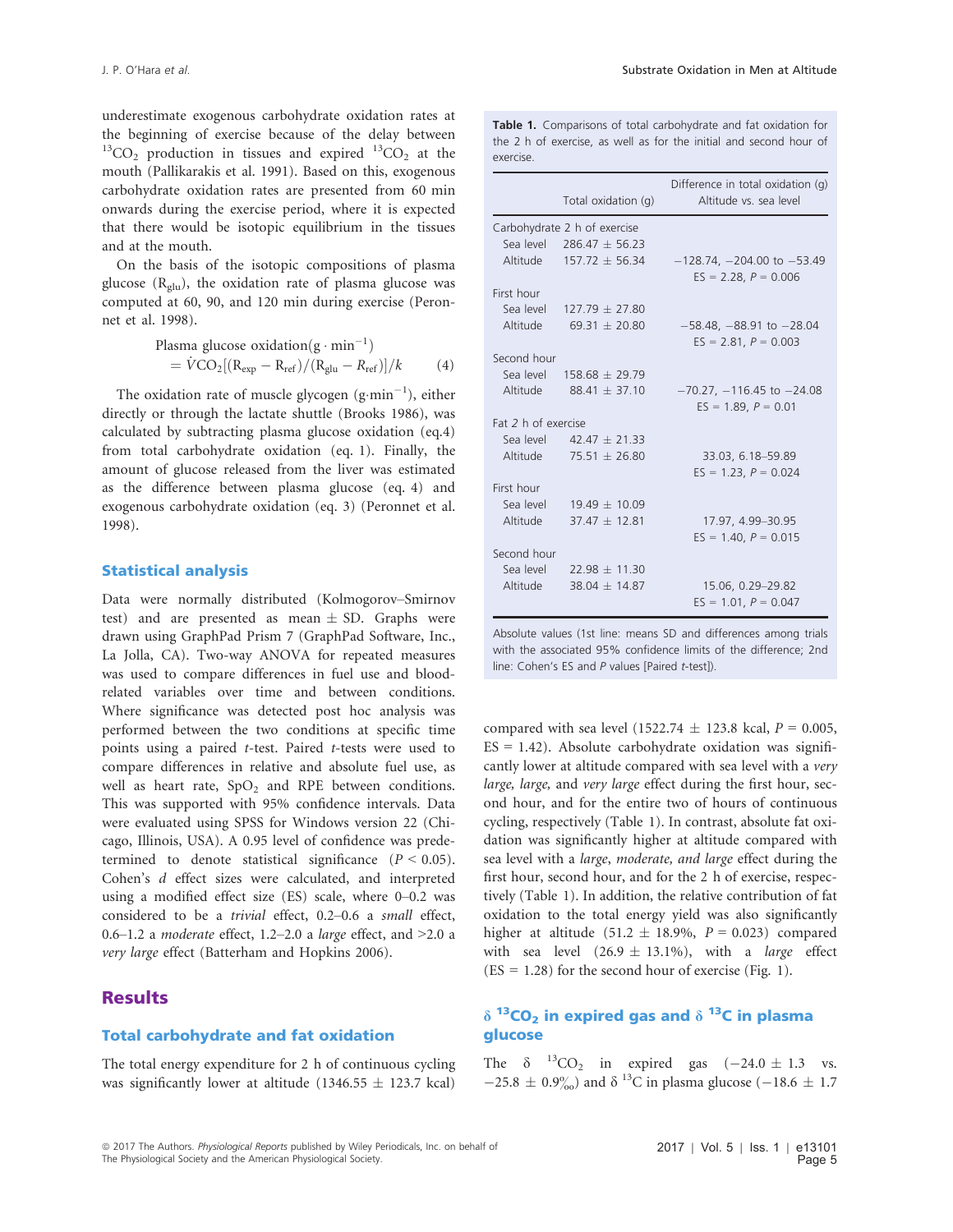

Figure 1. The relative (% of energy yield) contribution of exogenous and endogenous substrate oxidation during the second hour of cycling at altitude and sea level. \*fat oxidation significantly higher at altitude than sea level ( $P = 0.023$ ). \*\*muscle glycogen oxidation significantly higher at sea level than altitude ( $P = 0.016$ ).



**Figure 2.** Changes in  $\delta$  <sup>13</sup>CO<sub>2</sub> in expired CO<sub>2</sub> (A) and  $\delta$  <sup>13</sup>C in plasma glucose (B) at rest and during the 2 h of cycling at altitude and sea level.

vs.  $-20.1 \pm 1.9\%$ ) were similar at sea level and altitude at rest before exercise and coingestion of <sup>13</sup>C glucose and <sup>13</sup>C fructose. Both significantly increased over time (main effect:  $P \le 0.001$ ) from the start of exercise following the coingestion of  $^{13}$ C glucose and  $^{13}$ C fructose (Fig 2A and B). The  $\delta^{13}$ CO<sub>2</sub> in expired gas (31.4  $\pm$  4.9 vs. 29.7  $\pm$  8.8%) and  $\delta$  <sup>13</sup>C in plasma glucose (108.5  $\pm$  1.9 vs.  $106.0 \pm 3.5\%$ ) were maximal at 120 min for sea level and altitude (Fig. 2A and B). There were no significant differences between conditions during exercise, with effect sizes being *trivial* to *moderate* for both  $\delta^{13}CO_2$  in expired gas (ES range = 0.13–0.96) and  $\delta^{13}$ C in plasma glucose (ES  $range = 0.04 - 0.73$ .

## Exogenous and endogenous carbohydrate oxidation

Exogenous carbohydrate oxidation was significantly lower at 60 min at altitude  $(0.66 \pm 0.06 \text{ g} \cdot \text{min}^{-1}, P = 0.036)$ compared with sea level  $(0.84 \pm 0.15 \text{ g}\cdot \text{min}^{-1})$ , with a very large effect size ( $ES = 3.08$ ), Figure 3A. Furthermore, exogenous carbohydrate oxidation rates were maximal at 120 min of exercise, being significantly lower at altitude  $(1.13 \pm 0.22 \text{ g} \cdot \text{min}^{-1}, P = 0.034)$  than sea level  $(1.42 \pm 0.16 \text{ g} \cdot \text{min}^{-1})$ , with a *large* effect size  $(ES = 1.33)$ . However, the relative contribution of exogenous carbohydrate oxidation to the total energy yield for altitude (29.9  $\pm$  4.4%) and sea level (32.2  $\pm$  3.3%), was similar between conditions, with a small effect size  $(ES = 0.52)$ , Figure 1. In addition, there was a *moderate* effect for absolute exogenous carbohydrate oxidation during the second hour of exercise (Table 2), although not significantly different between altitude and sea level. Table 2 also shows that there was a large and significant reduction in the reliance on absolute endogenous carbohydrate oxidation at altitude compared with sea level for the second hour of exercise.

# Oxidation of plasma glucose, liver glucose and muscle glycogen

Figure 3B shows that there were no significant differences in the rate of plasma glucose oxidation between altitude and sea level during the second hour of exercise. However, the lower rates at altitude compared with sea level produced very large, moderate, and large effect sizes at 60  $(ES = 3.50)$ , 90  $(ES = 1.07)$ , and 120 min  $(ES = 1.25)$ . In addition, the absolute contribution of plasma glucose to the total energy yield was not significantly different between conditions, although there was a large effect size (Table 2). There were no significant differences in the rate of liver glucose oxidation between conditions (Fig. 3C). The lower rates at altitude produced large, moderate, and *trivial* effect sizes at 60 (ES = 2.02), 90 (ES = 0.80), and 120 min ( $ES = 0.12$ ), respectively. There were also no significant differences in the relative (altitude:  $3.2 \pm 0.9\%$ vs. sea level:  $3.2 \pm 0.9\%$ , ES = 0.03, Fig. 1) and absolute (Table 2) contributions of liver glucose to the total energy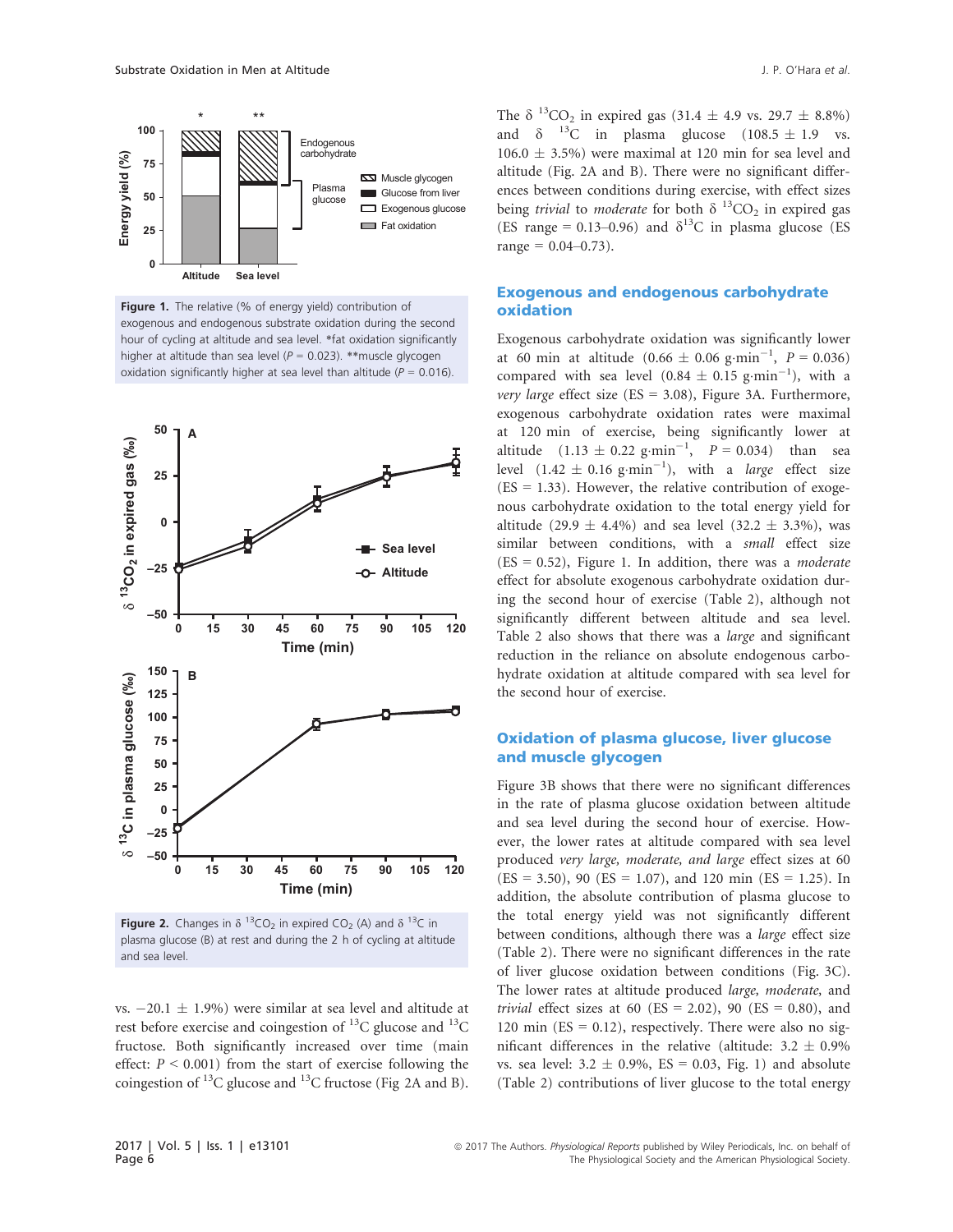

Figure 3. Oxidation rates of exogenous carbohydrate (A), plasma glucose (B), glucose released from the liver (C), and muscle glycogen (D) during the second hour of cycling. \*sea level significantly higher than altitude ( $P < 0.05$ ).

yield between conditions, with trivial and moderate effect sizes, respectively. The rate of muscle glycogen oxidation shown in Figure 3D is lower at altitude than sea level,

Table 2. Comparisons of carbohydrate oxidation from various sources between acute altitude exposure and sea level conditions, over the second hour of exercise.

|                         | Carbohydrate<br>oxidation (g)     | Difference in carbohydrate<br>oxidation(q)<br>Altitude vs. sea level |  |  |
|-------------------------|-----------------------------------|----------------------------------------------------------------------|--|--|
| Exogenous glucose       |                                   |                                                                      |  |  |
|                         | Sea level $67.85 \pm 8.23$        |                                                                      |  |  |
| Altitude                | $56.21 + 10.20$                   | $-11.64$ , $-26.67$ to 3.38<br>$ES = 1.14, P = 0.107$                |  |  |
| Endogenous carbohydrate |                                   |                                                                      |  |  |
|                         | Sea level 90.27 $\pm$ 28.43       |                                                                      |  |  |
|                         | $\lambda$ ltitude $34.32 + 30.24$ | $-55.95, -93.13$ to $-18.77$<br>$ES = 1.85, P = 0.01$                |  |  |
| Muscle glycogen         |                                   |                                                                      |  |  |
|                         | Sea level $78.74 + 5.21$          |                                                                      |  |  |
| Altitude                | $29.32 + 28.94$                   | $-49.43, -80.27$ to $-18.58$<br>$ES = 1.71$ , $P = 0.008$            |  |  |
| Glucose from liver      |                                   |                                                                      |  |  |
|                         | Sea level $6.84 \pm 2.28$         |                                                                      |  |  |
| Altitude                | $5.94 \pm 1.32$                   | $-0.90, -3.22$ to 1.44<br>$ES = 0.68, P = 0.383$                     |  |  |
| Plasma glucose          |                                   |                                                                      |  |  |
|                         | Sea level $74.69 + 9.08$          |                                                                      |  |  |
| Altitude                | 62.16 $\pm$ 10.29                 | $-12.54, -27.53$ to 2.45<br>$ES = 1.22$ , $P = 0.087$                |  |  |

Absolute values (1st line: means SD and differences among trials with the associated 95% confidence limits of the difference; 2nd line: Cohen's ES and P values [Paired t-test]).

during the second hour of exercise, with effects sizes ranging from *large* to *very large* (ES range  $= 1.49 - 2.26$ ). However, there were no significant differences detected between conditions. In contrast, the relative contribution of muscle glycogen to the total energy yield was significantly lower at altitude (16.6  $\pm$  15.2%, P = 0.016) compared with sea level (37.7  $\pm$  13.0%), with a *large* effect size  $(ES = 1.45)$  as shown in Figure 1. The absolute contributions of muscle glycogen were also significantly lower at altitude (Table 2), for the second hour of exercise, with a large effect size.

#### Blood Biochemistry

Baseline plasma glucose  $(4.9 \pm 0.5 \text{ vs.})$  $5.2 \pm 0.6 \, \text{mmol} \cdot \text{L}^{-1}$ , ES = 0.63, Fig. 4A), plasma lactate  $(1.9 \pm 1.2 \text{ vs. } 1.2 \pm 0.3 \text{ mmol} \cdot \text{L}^{-1}, \text{ ES} = 0.56, \text{ Fig. 4B}),$ serum free fatty acid  $(0.7 \pm 0.1 \text{ vs. } 0.5 \pm 0.3 \text{ mmol·L}^{-1})$ ,  $ES = 2.28$ , Fig. 4C), and serum insulin  $(4.3 \pm 1.8 \text{ vs.})$ 7.2  $\pm$  4.9  $\mu$ U·mL<sup>-1</sup>, ES = 0.72, Fig. 4D) concentrations at altitude and sea level were not significantly different at rest before the coingestion of  $^{13}$ C glucose and  $^{13}$ C fructose. Furthermore, there were no significant differences in resting metanephrine  $(243.6 \pm 75.5 \text{ vs. } 204.5 \pm 84.5 \text{ pmol·L}^{-1})$ ,  $ES = 0.52$ , Fig. 4E) and normetanephrine (472.0  $\pm$  178.3 vs.  $240.0 \pm 180.3 \, \text{pmoL·l}^{-1}$ , ES = 1.30, Fig. 4F) between altitude and sea level.

Following the start of exercise, plasma glucose concentrations increased to 7.0  $\pm$  06 and 7.5  $\pm$  0.8 mmol $\cdot$ L<sup>-1</sup> for altitude and sea level, respectively. At 30 min, plasma glucose concentrations decreased slightly, then remained stable, but elevated above basal concentrations for both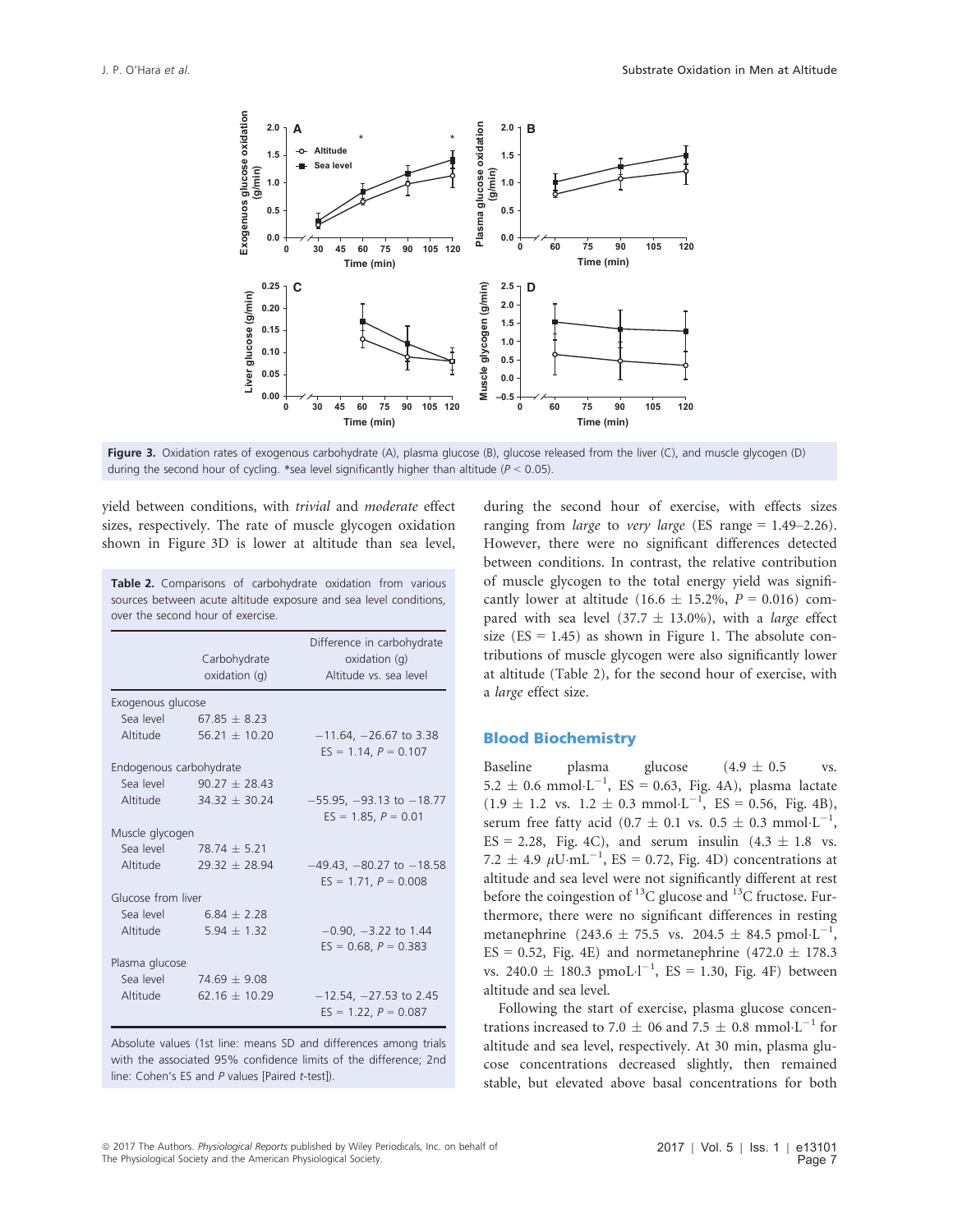

Figure 4. Plasma glucose (A), plasma lactate (B), serum insulin (C), serum free fatty acids (D), plasma metanephrine (E), and plasma normetanephrine (F) concentrations at rest and during 2 h of cycling.

conditions (pooled average for 45–120 min =  $6.2 \pm 07$  mmol·L<sup>-1</sup>). However, there were no significant differences between conditions, with effect sizes ranging from *trivial* to *large* (ES range  $= 0.0 - 1.78$ ). Even though plasma lactate concentrations during exercise were higher at altitude compared with sea level (average difference of  $0.86 \pm 1.3 \text{ mmol} \cdot \text{L}^{-1}$ , ES = 0.62), there were no significant differences in responses between conditions, with small to moderate effect sizes (ES =  $0.47-0.82$ ). Serum free fatty acid concentrations were higher throughout exercise at altitude (average difference of  $0.18 \pm 0.18$  mmol $\cdot L^{-1}$ ,  $ES = 0.96$ ) and serum insulin concentrations were lower (average difference of  $2.7 \pm 9.3 \, \mu \text{U} \cdot \text{mL}^{-1}$ , ES = 0.30), compared with sea level. However, there were no significant differences in responses between conditions for both free fatty acid and insulin concentrations, with *moderate*  $(ES = 0.74-1.06)$  and *trivial* to *moderate* effect sizes  $(ES = 0.0 - 0.72)$ , respectively. Both metanephrine and normetanephrine concentrations increased during exercise for both conditions and were greater at altitude compared with sea level (average difference of  $66.0 \pm 87.7$  pmol·L<sup>-1</sup>,  $ES = 0.42{\text{-}}0.85$  and  $433.8 \pm 262.6$  pmol·L<sup>-1</sup>,  $ES = 1.01{\text{-}}$ 

1.17, respectively), however, there were no significant differences between conditions.

# Heart rate, rating of perceived exertion, and  $SpO<sub>2</sub>$

There was a *large* difference in the mean heart rate during the 2 h of cycling between conditions, being significantly higher at altitude compared with sea level ( $P = 0.023$ ,  $ES = 1.28$  (Table 3)). Furthermore, there was a *very large* and significant difference during the initial hour  $(P = 0.002, ES = 2.30)$  for heart rate, but only a small insignificant difference during the last hour ( $ES = 0.50$ ).

RPE was moderately higher at altitude compared with sea level, during the 2 h of cycling  $(ES = 0.74)$ , as well as during the initial ( $ES = 0.80$ ) and second hour ( $ES = 0.62$ ) of cycling. However, there were no significant differences in RPE between conditions. There were very large differences in the mean  $SpO<sub>2</sub>$ , with significantly lower values at altitude for the 2 h of cycling ( $P \le 0.001$ , ES = 4.85), as well as during the initial ( $P \le 0.001$ , ES = 4.43) and second hour ( $P \le 0.001$ , ES = 5.17) of cycling (Table 3).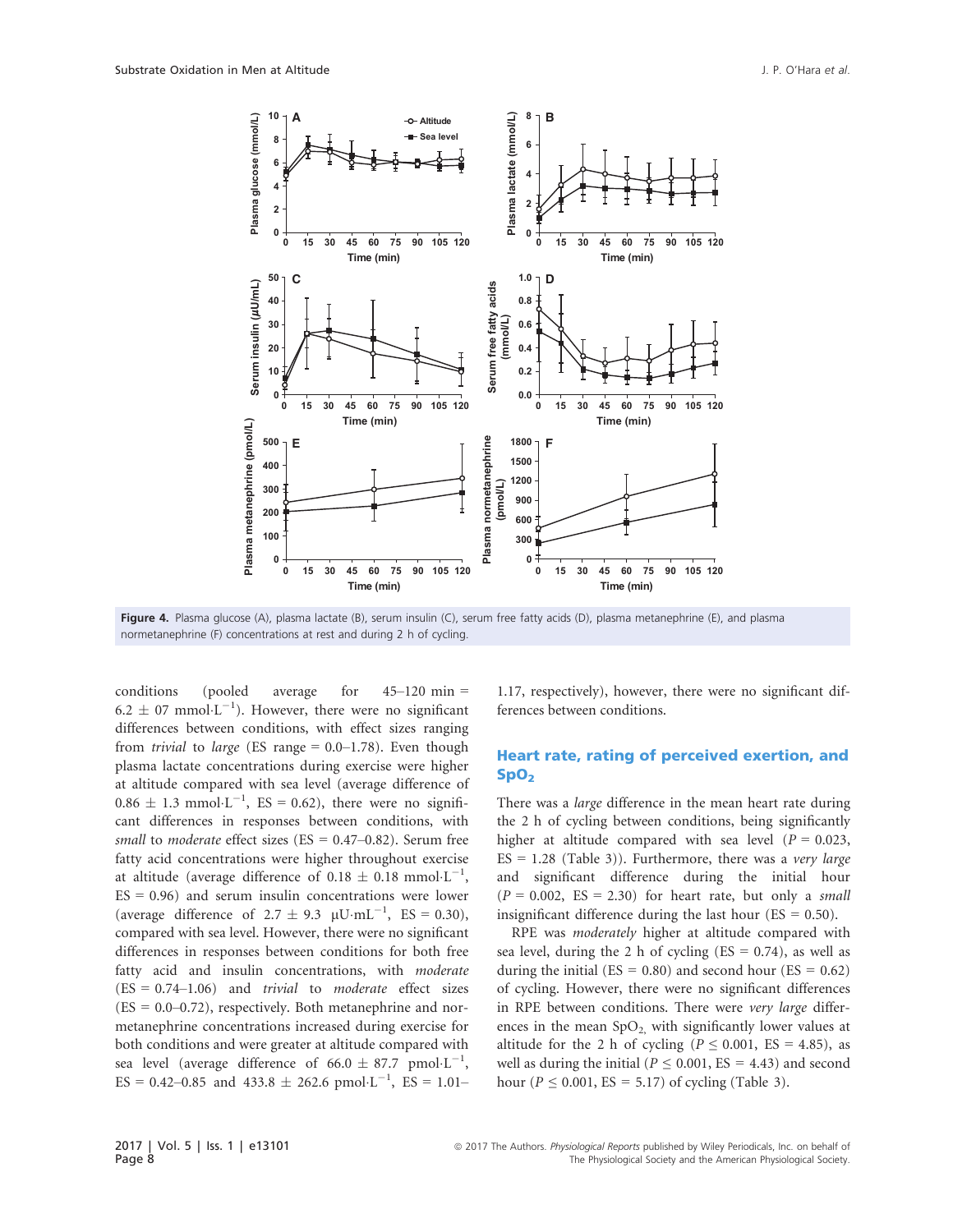Table 3. Mean heart rate, rating of perceived exertion, and peripheral oxygen saturation over the 2 h of cycling, as well as for the initial and second hour of exercise.

|                               | Altitude             | Sea level          |
|-------------------------------|----------------------|--------------------|
| 2 h of exercise               |                      |                    |
| HR (beats-min <sup>-1</sup> ) | $151\,28 + 6\,38^1$  | $143.10 + 7.67$    |
| <b>RPE</b>                    | $13.5 + 1.76$        | $12.1 + 3.64$      |
| SpO <sub>2</sub>              | $81.54 + 3.30^{3}$   | $95.45 + 0.67$     |
| First hour                    |                      |                    |
| HR (beats $min^{-1}$ )        | $148.29 \pm 5.22^2$  | $136.27 + 5.56$    |
| <b>RPE</b>                    | $12.0 + 1.65$        | $10.6 + 3.13$      |
| SpO <sub>2</sub>              | $816 + 347^{3}$      | $95.54 + 0.85$     |
| Second hour                   |                      |                    |
| HR (beats $min^{-1}$ )        | $155.53 + 7.82$      | $150.61 \pm 10.68$ |
| <b>RPE</b>                    | $15.04 + 2.49$       | $13.5 + 4.37$      |
| SpO <sub>2</sub>              | $81.46 \pm 3.47^{3}$ | $95.36 + 0.66$     |

<sup>1</sup>Significantly higher than sea level ( $P = 0.023$ ).

<sup>2</sup>Significantly higher than sea level ( $P = 0.002$ ).

<sup>3</sup>Significantly lower than sea level ( $P < 0.001$ ).

# **Discussion**

This is, to our knowledge, the first study to compare the effects of coingesting glucose and fructose on exogenous and endogenous (liver and muscle) carbohydrate oxidation, as well as fat oxidation at terrestrial altitude and sea level in males. The primary findings are that despite significant hypoxemia at altitude, whole body carbohydrate oxidation (relative and absolute contributions) was lower and there was a greater reliance on fat oxidation (relative and absolute contributions) compared with sea level. Exogenous carbohydrate oxidation made a significant contribution to the total energy yield for both conditions. However, there were no differences in the absolute and relative contributions of exogenous carbohydrate oxidation to the total energy yield between conditions. The lower whole body carbohydrate oxidation at altitude is therefore explained by the lower endogenous carbohydrate oxidation, primarily due to a reduced dependence on preexisting muscle glycogen (including the lactate shuttle), rather than real differences in glucose released from the liver.

A novel finding of this study was that whole body carbohydrate oxidation was lower at altitude compared with sea level in these male participants and that the shortfall is made up by oxidation of fat. This is in contrast to the existing literature in men where a greater dependency on plasma glucose has been shown (Roberts et al. 1996b; Brooks et al. 1991a,b), as well as increased carbohydrate oxidation (Peronnet et al. 2006) in acute hypoxia compared with sea level, when the same absolute exercise intensity was used. These literatures are consistent, and

expected. The sea level literature is clear, that an increased relative exercise intensity, requires a greater contribution from carbohydrate to the total energy yield (Brooks and Mercier 1994). Therefore, as maximal oxygen uptake at altitude is reduced (Dill et al. 1931), a given absolute exercise intensity means a higher relative exercise intensity at altitude, compared with sea level, thus a greater dependency on carbohydrate oxidation. However, when the exercise intensity is normalized to the same relative exercise intensity as per this study, by reducing the absolute exercise intensity at altitude, the literature is divergent and in contrast to this study. For example, when no carbohydrate was ingested, the literature for males shows either an increase (Katayama et al. 2010; Friedmann et al. 2004) or no change in RER (Young et al. 1982; Bouissou et al. 1987) in acute hypoxia compared with normoxia. In addition, a group of males and females has shown no change in the relative contribution of carbohydrate to the total energy yield at altitude (Lundby and Van Hall 2002). The present data are also partially different to Peronnet et al. (2006), who demonstrated a higher relative contribution of carbohydrate to the total energy yield at altitude (hypobaric chamber) compared with sea level following glucose ingestion. This is in contrast to our data; however, the absolute amount of carbohydrate utilized was lower at altitude in their study, which supports our data. The difference is difficult to explain, as both studies used similar relative exercise intensities (~74% vs.  $\sim$ 77%  $\rm{VO_{2max}}$ ) and participants with a similar training status. Whether it is related to the lower altitude used in this study, and the fact the present study is the first to assess fuel use following carbohydrate ingestion at terrestrial altitude, is yet to be established. The existing research, which normalizes the relative exercise intensity in the design of their studies between sea level and altitude are extremely difficult to reconcile, and as such we add a new perspective to the debate. Therefore, further research is required to establish consistency within the literature, with regard to fuel kinetics at altitude.

The lower oxidation of carbohydrate at altitude is intriguing as the literature suggests that the metabolic energy pathways would favor optimizing the energy yield per unit of  $O_2$ . This may only partially be explained by the significantly lower total energy expenditure at altitude (~11%) compared with sea level. This could have been expected, as even though the relative exercise intensities were matched based on altitude specific  $\dot{V}O_{2\text{max}}$ , the absolute workload at altitude (114.9  $\pm$  9.7 watts) was lower than at sea level (132.6  $\pm$  12.3 watts). This design was also adopted by Peronnet et al. (2006), as outlined above, who demonstrated contrasting findings. Therefore, the lower total energy expenditure at altitude is unlikely to be the full explanation, particularly as the magnitude of

<sup>ª</sup> 2017 The Authors. Physiological Reports published by Wiley Periodicals, Inc. on behalf of The Physiological Society and the American Physiological Society.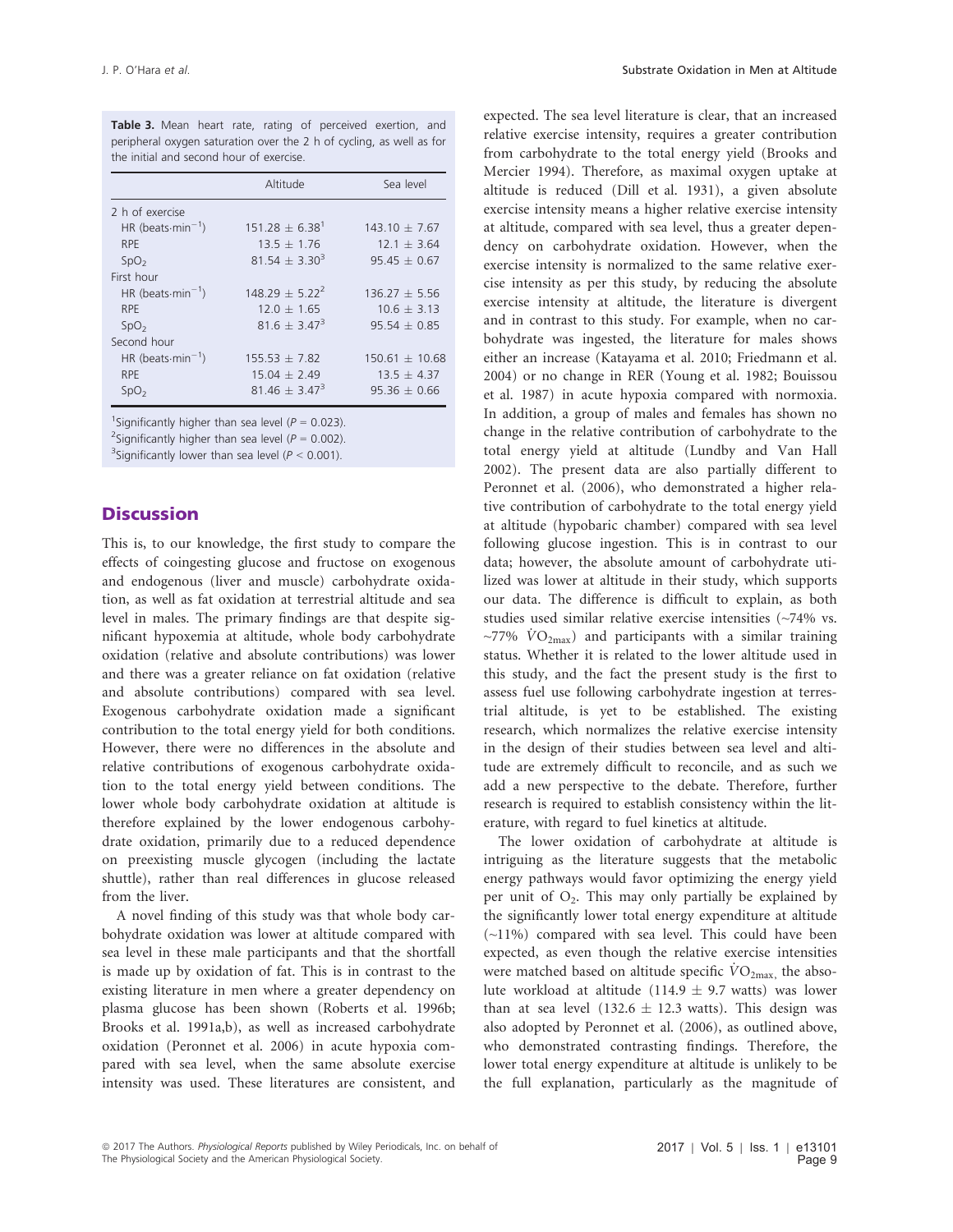difference does not equate to the far greater absolute difference in energy expenditure from whole body carbohydrate oxidation (~45%).

The reduced whole body carbohydrate oxidation at altitude, particularly in the second hour of exercise, is explained by the reduced endogenous carbohydrate contribution to the total energy yield. Specifically, a reduced reliance on preexisting muscle glycogen stores as there were no real differences in the use of glucose released from the liver. These data are supported by the only other study to the authors knowledge to measure muscle glycogen use at altitude (Young et al. 1982), although not following carbohydrate ingestion. Young et al. (1982) showed a large (ES: 1.63) decrease in muscle glycogen use  $(10.9 \text{ mmol·kg}^{-1})$  following acute altitude exposure (4300 m) compared with sea level. This was despite a lack of difference in whole body carbohydrate oxidation between sea level and acute altitude exposure.

In conjunction with the reduced reliance on preexisting muscle glycogen stores, free fatty acid concentrations were moderately higher at altitude compared with sea level in this study. Elevated free fatty acid concentrations by heparin administration have been shown to decrease muscle glycogen oxidation (Costill et al. 1977), which may explain these findings. Increased fat availability may increase NADH (reduced nicotinamide adenine dinucleotide) to mitigate against the potential fall in the cellular energy charge, downregulating pyruvate dehydrogenase (PDH) (pyruvate oxidation) via increased pyruvate dehydrogenase kinase (PDK) activity, reducing muscle glycogenolysis (Spriet and Watt 2003). Insulin was unchanged, which is also an important regulator of PDK activity and expression, with lower levels of insulin thought to be associated with reduced PDK inhibition (Peters et al. 2001). However, the downregulation of PDH may be potentiated at altitude by proliferator-activated receptor (PPAR)a as discussed in more detail below. A limitation of this study is that we did not measure PDK and PDH activity or expression, as taking muscle biopsies was beyond the scope of this study. Therefore, further research is required to confirm the precise mechanism as well as why there was such variability in these muscle glycogen data compared with the other markers of fuel use.

The peak exogenous carbohydrate oxidation rates derived from glucose and fructose at sea level are comparable to the existing literature (Jentjens et al. 2004), demonstrating a significant contribution to the total energy yield. However, the rates of exogenous carbohydrate oxidation were slightly lower at altitude compared with sea level throughout the exercise period, only reaching statistical significance at 60 and 120 min, accompanied by moderately lower and higher plasma glucose concentrations, respectively. This is relevant as glucose oxidation is controlled in part by plasma glucose concentrations (Hawley et al. 1994). The lack of consistency in the plasma glucose concentrations being either lower or higher at altitude compared with sea level, does not support the phenomenon observed by Fulco et al. (2005) and Peronnet et al. (2006), who reported that plasma glucose concentrations following carbohydrate ingestion were higher during acute exposure to altitude. Nevertheless, the differences in rates of exogenous carbohydrate oxidation were not large enough for the relative or absolute contributions to the total energy yield to be significantly different between conditions. These data support the only other 13C tracer study at high altitude (Peronnet et al. 2006). However, in comparison the relative contributions of exogenous carbohydrate oxidation to the total energy yield were much greater in the present study compared with Peronnet et al. (2006) at both sea level  $(32.3 \pm 3.1\%)$  vs.  $12.5 \pm 1.5\%)$  and altitude  $(30.9 \pm 3.7\% \text{ vs. } 14.9 \pm 1.1\%)$ . Therefore, ingestion of a solution containing glucose and fructose  $(1.8 \text{ g}\cdot\text{min}^{-1})$ resulted in much higher exogenous carbohydrate oxidation during both conditions compared with glucose  $(1.75 \text{ g}\cdot \text{min}^{-1})$  alone (Peronnet et al. 2006), which is consistent with the sea level literature  $(\sim 28\%$  exogenous carbohydrate oxidation contribution (Jentjens et al. 2004)). The greater availability of carbohydrate in the present study is due to the likely higher overall carbohydrate absorption rates following the coingestion of glucose and fructose compared with glucose alone (Shi et al. 1995), due to their distinct intestinal transport mechanisms. Glucose uses the sodium-dependent transporter (SGLT1) (Ferraris and Diamond 1997), which becomes saturated at a glucose ingestion rate of  $1.0-1.2$  g·min<sup>-1</sup>, and any further increase in glucose intake will not further increase exogenous glucose oxidation (Wagenmakers et al. 1993). In contrast, fructose is absorbed from the intestine by a separate mechanism, a sodium-independent transport (GLUT5) (Wright et al. 2003). Therefore, there is less competition for absorption compared with isoenergtic amounts of glucose likely increasing the availability of carbohydrate for oxidation.

The relative contribution of fat oxidation to the total energy yield during the second hour of exercise at sea level  $(26.9 \pm 13.1\%)$  is similar to the existing literature (Smith et al. 2010; Peronnet et al. 2006; Jentjens and Jeukendrup 2005), taking into consideration the relative exercise intensity, dose of carbohydrate ingested, and the training status of the participants. However, a unique finding of the present study is the large differences in fat oxidation, with higher absolute (difference of 33.0 g for the 2 h test period) and relative contributions (difference of 24.3% during the second hour of exercise) to the total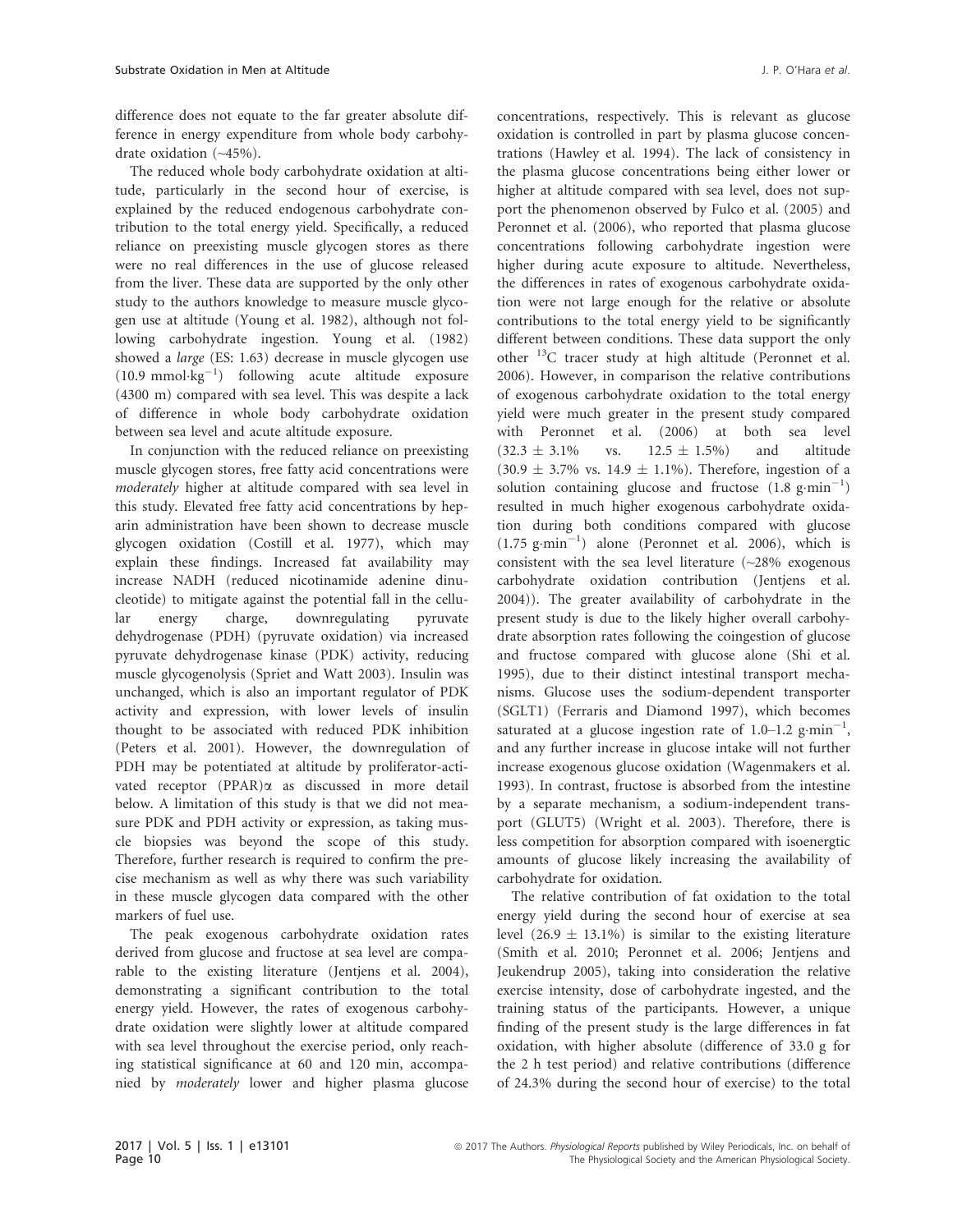energy yield at altitude compared with sea level. In contrast, Peronnet et al. (2006) demonstrated a reduced reliance on fat oxidation (relative contribution of  $8.0 \pm 2.1\%$ ) at simulated altitude (4300 m in a hypobaric chamber) during the last 40 min of 80 min cycling at ~77%  $\dot{V}O_{2\text{max}}$  compared with sea level (21.9  $\pm$  1.8%). These data are distinctly different, despite both studies matching the relative exercise intensity, which means a lower absolute workload during the hypoxic conditions. Whether this is due to the lower altitude and the coingestion of glucose and fructose in the present study compared with glucose alone needs to be established, as the relative exercise intensity in the present study was similar  $(\sim 74\% \text{ VO}_{2\text{max}}).$ 

The increased fat oxidation at altitude is supported by moderately higher free fatty acid concentrations in comparison to sea level during the exercise period. The higher free fatty acid concentrations at altitude are comparable to some studies (Jones et al. 1972; Roberts et al. 1996a; Fulco et al. 2005) and in contrast to other literature (Lundby and Van Hall 2002). However, the free fatty acid concentrations, with the moderately higher metanephrine and normetanephrine concentrations at altitude are likely to be indicative of greater fat lipolysis. It has been proposed that increased free fatty acid availability to the muscles will increase fat oxidation, as it leads to the downregulation of PDH (as already described) and phosphofructokinase (Spriet and Watt 2003)), both important regulators of glycolysis. There is no reason to suggest this mechanism would interact differently at altitude. Furthermore, the rate of free fatty acid utilization has been shown to be proportional to free fatty acid concentrations in animals (Paul 1970).

The increased fat oxidation could also be explained by the upregulation of the fatty acid-activation transcription factor PPARa specifically in muscle fibers during hypoxia (Aragones et al. 2008). PPARa activation is a mechanism for a metabolic shift toward fat oxidation (Gilde and Van Bilsen 2003) and PPARa has also been shown to impair the activation of PDH via the upregulation of the PDK4 isoform (Aragones et al. 2008; Huang et al. 2002). This would limit the conversion of pyruvate to acetyl-CoA in the skeletal muscle, hence reducing the synthesis of malonyl-CoA, an inhibitor of fatty acid oxidation, thereby facilitating the oxidation of fat (Ruderman et al. 1999). Furthermore, there is also evidence from a rat study that beta oxidation in the liver is increased during acute hypoxia (4300 m) (Ni et al. 2015). Impaired entry of pyruvate into the TCA cycle is supported by the higher blood lactate concentrations at altitude in the present study, which likely reflects a greater rate of glycolysis but a reduced oxidative metabolism of carbohydrate. This fits the theory that hypoxia inducible factor 1-alpha upregulates glycolysis at altitude, but within the present study it would seem that downregulation of PDH may play a more significant role. However, whether these mechanisms explain the findings of this study are yet to be confirmed, and further investigation is warranted.

In conclusion, acute exposure to hypoxia reduced the reliance on carbohydrate oxidation compared with normoxia during 2 h of cycling at the same relative exercise intensity, even in the presence of the abundant provision of multiple transportable carbohydrates. This finding is explained by a reduction in the use of preexisting muscle glycogen stores, rather than a real difference in the use of glucose released from the liver. Conversely, whole body fat oxidation increased, potentially explained by the moderately higher free fatty acid, metanephrine and normetanephrine concentrations. These findings might be explained by the downregulation of PDH in a hypoxic environment. However, this study did not measure metabolic signals to establish the mechanisms behind its unique findings, which should be a focus of future research.

# Acknowledgments

The authors thank all the participants for their time and effort, as well as Leeds Beckett University for funding this research. We give a special thanks to the extended research team that assisted with data collection, as well as Sandra Small for help with breath  $^{13}$ C CO<sub>2</sub> analysis and Eleanor McKay for help with  $^{13}$ C glucose analysis.

# Conflict of Interest

The authors report no conflict of interest.

#### **References**

- Adopo, E., F. Peronnet, D. Massicotte, G. R. Brisson, and C. Hillaire-Marcel. 1994. Respective oxidation of exogenous glucose and fructose given in the same drink during exercise. J. Appl. Physiol. 76:1014–1019.
- Aragones, J., M. Schneider, K. Van Geyte, P. Fraisl, T. Dresselaers, M. Mazzone, et al., et al. 2008. Deficiency or inhibition of oxygen sensor Phd1 induces hypoxia tolerance by reprogramming basal metabolism. Nat. Genet. 40:170– 180.
- Batterham, A. M., and W. G. Hopkins. 2006. Making meaningful inferences about magnitudes. Int. J. Sports Physiol. Perform. 1:50–57.
- Beidleman, B. A., P. B. Rock, S. R. Muza, C. S. Fulco, L. L. Gibson, G. H. Kamimori, et al. 2002. Substrate oxidation is altered in women during exercise upon acute altitude exposure. Med. Sci. Sports Exerc. 34:430–437.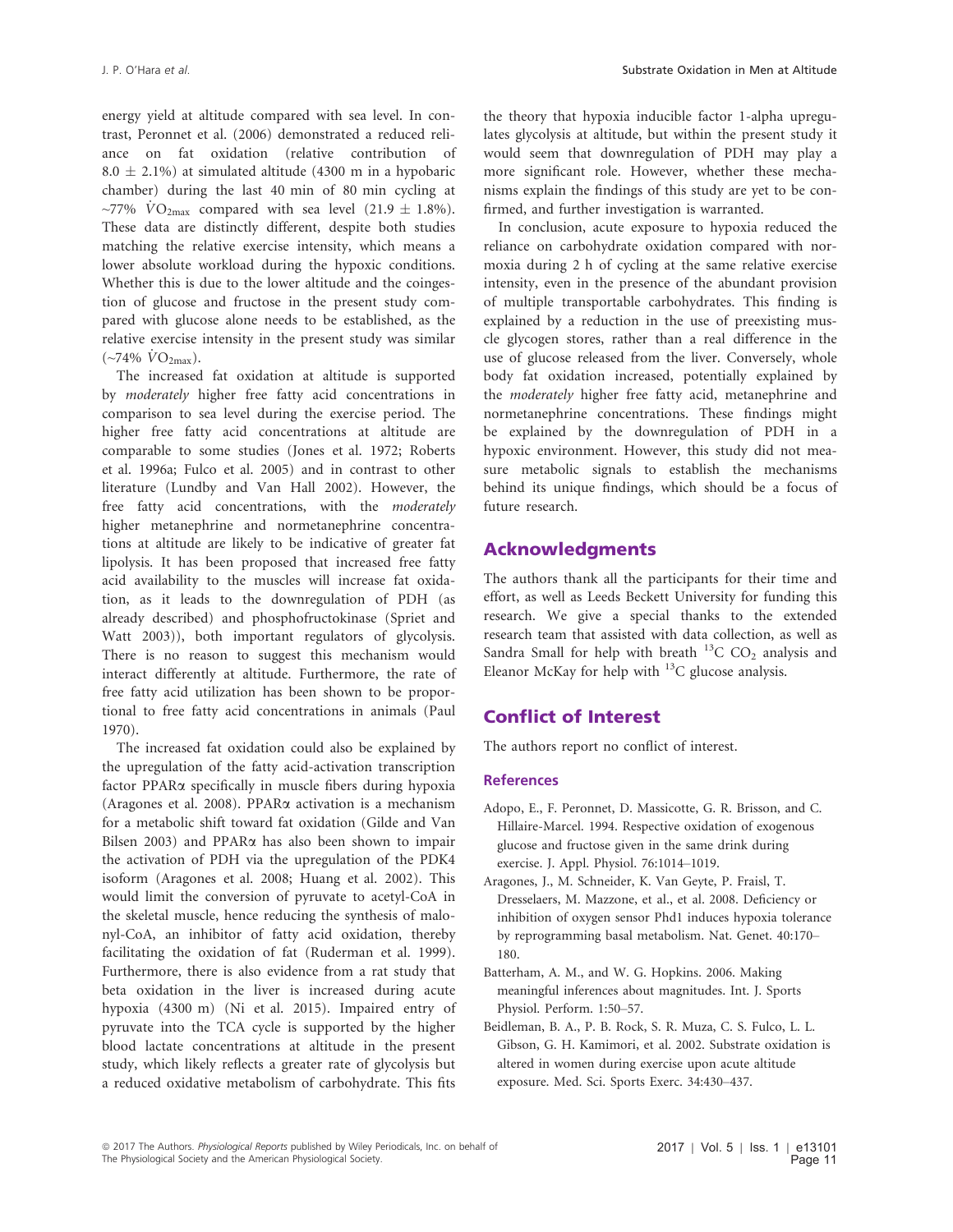Borg, G. A. 1982. Psychophysical bases of perceived exertion. Med. Sci. Sports Exerc. 14:377–381.

Bouissou, P., C. Y. Guezennec, G. Defer, and P. Pesquies. 1987. Oxygen consumption, lactate accumulation, and sympathetic response during prolonged exercise under hypoxia. Int. J. Sports Med. 8:266–269.

Brooks, G. A. 1986. Lactate production under fully aerobic conditions: the lactate shuttle during rest and exercise. Fed. Proc. 45:2924–2929.

Brooks, G. A., and J. Mercier. 1994. Balance of carbohydrate and lipid utilization during exercise: the "crossover" concept'. J. Appl. Physiol. (1985) 76:2253–2261.

Brooks, G. A., G. E. Butterfield, R. R. Wolfe, B. M. Groves, R. S. Mazzeo, J. R. Sutton, et al. 1991a. Decreased reliance on lactate during exercise after acclimatization to 4,300 m. J. Appl. Physiol. (1985) 71:333–341.

Brooks, G. A., G. E. Butterfield, R. R. Wolfe, B. M. Groves, R. S. Mazzeo, J. R. Sutton, et al. 1991b. Increased dependence on blood glucose after acclimatization to 4,300 m. J. Appl. Physiol. (1985) 70:919–927.

Conkin, J. 2011. PH2O and simulated hypobaric hypoxia. Aviat. Space Environ. Med. 82:1157–1158.

Costill, D. L., E. Coyle, G. Dalsky, W. Evans, W. Fink, and D. Hoopes. 1977. Effects of elevated plasma FFA and insulin on muscle glycogen usage during exercise. J. Appl. Physiol. 43:695–699.

Craig, H. 1953. The geochemistry of the stable carbon isotopes. Geochim. Cosmochim. Acta 3:53–92.

Craig, H. 1957. Isotopic standards for carbon and oxygen and correction factors for mass-spectrometric analysis of carbon dioxide. Geochim. Cosmochim. Acta 12(1–2):133–149.

Dill, D. B., H. T. Edwards, A. Folling, S. A. Oberg, A. M. Pappenheimer, and J. H. Talbott. 1931. Adaptations of the organism to changes in oxygen pressure. J. Physiol. 71:47– 63.

Fenn, W. O., H. Rahn, and A. B. Otis. 1946. A theoretical study of the composition of the alveolar air at altitude. Am. J. Physiol. 146:637–653.

Ferraris, R. P., and J. Diamond. 1997. Regulation of intestinal sugar transport. Physiol. Rev. 77:257–302.

Friedmann, B., T. Bauer, E. Menold, and P. Bartsch. 2004. Exercise with the intensity of the individual anaerobic threshold in acute hypoxia. Med. Sci. Sports Exerc. 36:1737– 1742.

Fulco, C. S., K. W. Kambis, A. L. Friedlander, P. B. Rock, S. R. Muza, and A. Cymerman. 2005. Carbohydrate supplementation improves time-trial cycle performance during energy deficit at 4,300-m altitude. J Appl Physiol 1985 99:867–876.

Gilde, A. J., and M. Van Bilsen. 2003. Peroxisome proliferatoractivated receptors (PPARS): regulators of gene expression in heart and skeletal muscle. Acta Physiol. Scand. 178:425–434.

Hawley, J. A., A. N. Bosch, S. M. Weltan, S. C. Dennis, and T. D. Noakes. 1994. Glucose kinetics during prolonged exercise in euglycaemic and hyperglycaemic subjects. Pflugers Arch. 426:378–386.

Hinkle, P. C., M. A. Kumar, A. Resetar, and D. L. Harris. 1991. Mechanistic stoichiometry of mitochondrial oxidative phosphorylation. Biochemistry 30:3576–3582.

Huang, B., P. Wu, M. M. Bowker-Kinley, and R. A. Harris. 2002. Regulation of pyruvate dehydrogenase kinase expression by peroxisome proliferator-activated receptor-alpha ligands, glucocorticoids, and insulin. Diabetes 51:276–283.

Jentjens, R. L., and A. E. Jeukendrup. 2005. High rates of exogenous carbohydrate oxidation from a mixture of glucose and fructose ingested during prolonged cycling exercise. Br. J. Nutr. 93:485–492.

Jentjens, R. L., L. Moseley, R. H. Waring, L. K. Harding, and A. E. Jeukendrup. 2004. Oxidation of combined ingestion of glucose and fructose during exercise. J. Appl. Physiol. 96:1277–1284.

Jones, N. L., D. G. Robertson, J. W. Kane, and R. A. Hart. 1972. Effect of hypoxia on free fatty acid metabolism during exercise. J. Appl. Physiol. 33:733–738.

Katayama, K., K. Goto, K. Ishida, and F. Ogita. 2010. Substrate utilization during exercise and recovery at moderate altitude. Metabolism 59:959–966.

Kuipers, H., H. A. Keizer, F. Brouns, and W. H. Saris. 1987. Carbohydrate feeding and glycogen synthesis during exercise in man. Pflugers Arch. 410:652–656.

Lundby, C., and G. Van Hall. 2002. Substrate utilization in sea level residents during exercise in acute hypoxia and after 4 weeks of acclimatization to 4100 m. Acta Physiol. Scand. 176:195–201.

Morrison, D. J., B. Dodson, C. Slater, and T. Preston. 2000. ( 13)C natural abundance in the British diet: implications for ( 13)C breath tests. Rapid Commun. Mass Spectrom. 14:1321–1324.

Morrison, D. J., J. P. O'Hara, R. F. King, and T. Preston. 2011. Quantitation of plasma 13C-galactose and 13Cglucose during exercise by liquid chromatography/isotope ratio mass spectrometry. Rapid Commun. Mass Spectrom. 25:2484–2488.

Mosora, F., M. Lacroix, A. Luyckx, N. Pallikarakis, F. Pirnay, G. Krzentowski, et al. 1981. Glucose oxidation in relation to the size of the oral glucose loading dose. Metabolism 30:1143–1149.

Ni, Q., F. Q. Wan, Y. H. Jing, X. Y. Dong, and Y. C. Zhang. 2015. Effect of acute and chronic exposure to high altitude on the aerobic and anaerobic metabolism in rats. Anal. Cell. Pathol. (Amst.) 2015:159549.

Pallikarakis, N., N. Sphiris, and P. Lefebvre. 1991. Influence of the bicarbonate pool and on the occurrence of 13CO2 in exhaled air. Eur. J. Appl. Physiol. Occup. Physiol. 63(3– 4):179–183.

Paul, P. 1970. FFA metabolism of normal dogs during steadystate exercise at different work loads. J. Appl. Physiol. 28:127–132.